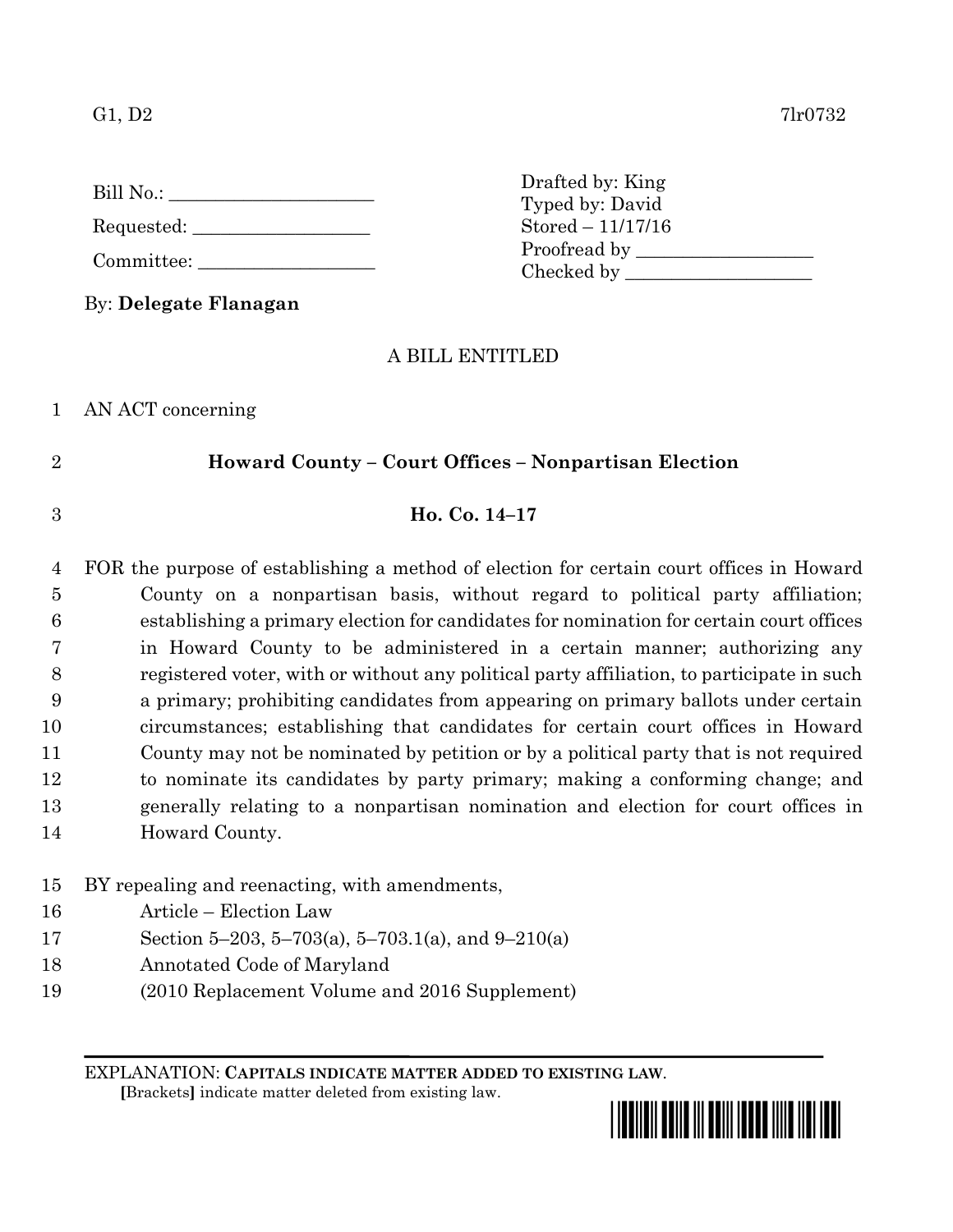| $\mathbf{1}$     | BY repealing and reenacting, without amendments, |                                                                               |  |  |  |  |  |  |
|------------------|--------------------------------------------------|-------------------------------------------------------------------------------|--|--|--|--|--|--|
| $\overline{2}$   | Article - Election Law                           |                                                                               |  |  |  |  |  |  |
| $\boldsymbol{3}$ | Section $5-301(a)$                               |                                                                               |  |  |  |  |  |  |
| 4                | Annotated Code of Maryland                       |                                                                               |  |  |  |  |  |  |
| $\overline{5}$   | (2010 Replacement Volume and 2016 Supplement)    |                                                                               |  |  |  |  |  |  |
|                  |                                                  |                                                                               |  |  |  |  |  |  |
| 6                | BY adding to                                     |                                                                               |  |  |  |  |  |  |
| 7                |                                                  | Article - Election Law                                                        |  |  |  |  |  |  |
| 8                |                                                  | Section 8–901 through 8–906 to be under the new subtitle "Subtitle 9. Howard" |  |  |  |  |  |  |
| 9                |                                                  | County – Nonpartisan Election for Court Offices"                              |  |  |  |  |  |  |
| 10               |                                                  | Annotated Code of Maryland                                                    |  |  |  |  |  |  |
| 11               |                                                  | (2010 Replacement Volume and 2016 Supplement)                                 |  |  |  |  |  |  |
|                  |                                                  | SECTION 1. BE IT ENACTED BY THE GENERAL ASSEMBLY OF MARYLAND,                 |  |  |  |  |  |  |
| 12<br>13         |                                                  | That the Laws of Maryland read as follows:                                    |  |  |  |  |  |  |
|                  |                                                  |                                                                               |  |  |  |  |  |  |
| 14               |                                                  | <b>Article - Election Law</b>                                                 |  |  |  |  |  |  |
|                  |                                                  |                                                                               |  |  |  |  |  |  |
| 15               | $5 - 203.$                                       |                                                                               |  |  |  |  |  |  |
|                  |                                                  |                                                                               |  |  |  |  |  |  |
| 16               | (a)<br>(1)                                       | This subsection does not apply to a candidate for:                            |  |  |  |  |  |  |
| 17               |                                                  | President or Vice President of the United States; or<br>(i)                   |  |  |  |  |  |  |
|                  |                                                  |                                                                               |  |  |  |  |  |  |
| 18               |                                                  | any federal office who seeks nomination by petition.<br>(ii)                  |  |  |  |  |  |  |
| 19               | (2)                                              | Unless the individual is a registered voter affiliated with the political     |  |  |  |  |  |  |
| 20               |                                                  | party, an individual may not be a candidate for:                              |  |  |  |  |  |  |
|                  |                                                  |                                                                               |  |  |  |  |  |  |
| 21               |                                                  | an office of that political party; or<br>(i)                                  |  |  |  |  |  |  |
|                  |                                                  |                                                                               |  |  |  |  |  |  |
| 22               |                                                  | except as provided in subsection (b) of this section, nomination<br>(ii)      |  |  |  |  |  |  |
| 23               | by that political party.                         |                                                                               |  |  |  |  |  |  |
| 24               | (b)                                              | The requirements for party affiliation specified under subsection (a) of this |  |  |  |  |  |  |
| 25               | section do not apply to a candidate for:         |                                                                               |  |  |  |  |  |  |
|                  |                                                  |                                                                               |  |  |  |  |  |  |
| 26               | (1)                                              | a judicial office; [or]                                                       |  |  |  |  |  |  |
|                  |                                                  |                                                                               |  |  |  |  |  |  |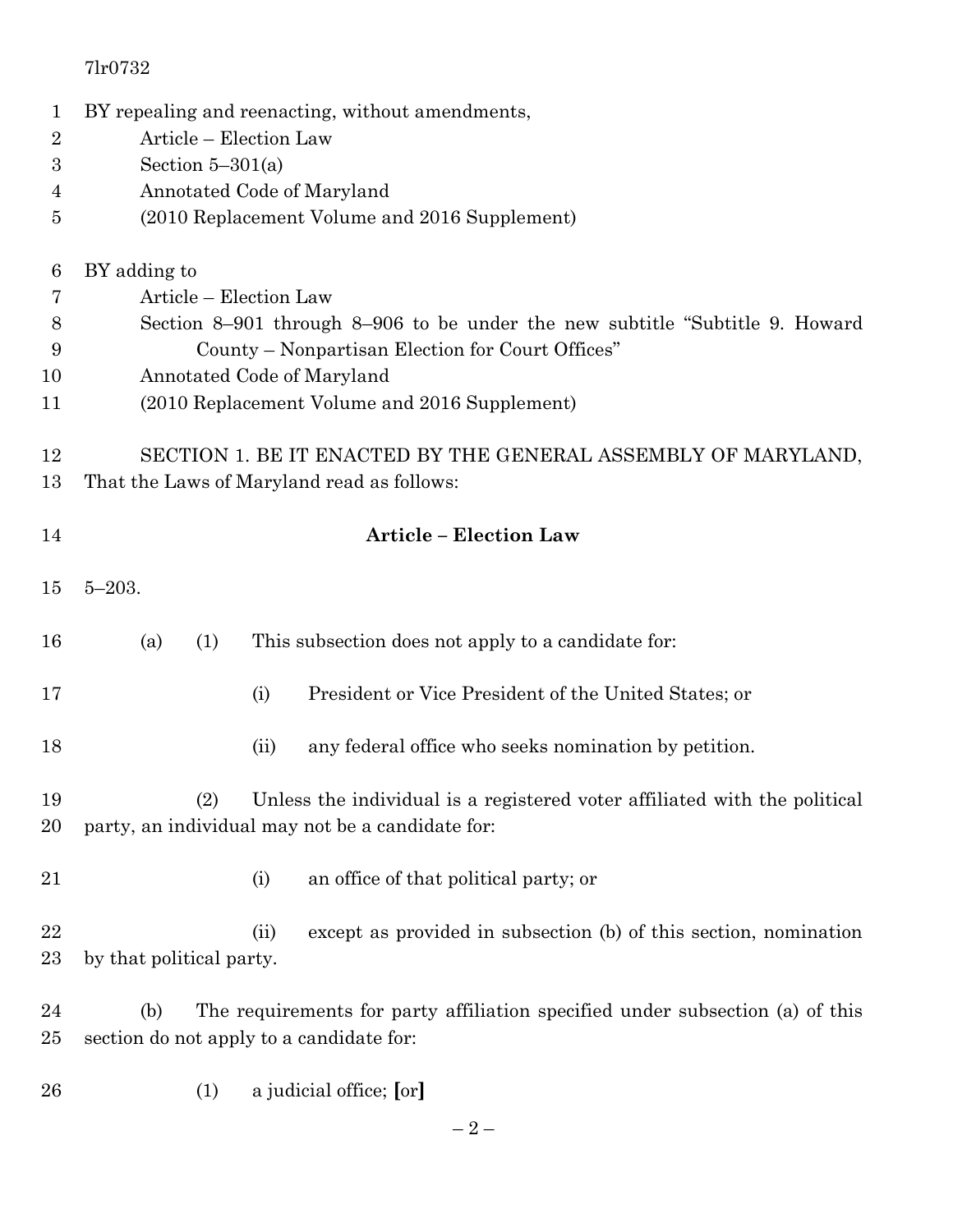| $\mathbf{1}$   |                | (2) |       | a county board of education; OR                                                                                                                                                                                           |
|----------------|----------------|-----|-------|---------------------------------------------------------------------------------------------------------------------------------------------------------------------------------------------------------------------------|
| $\overline{2}$ |                | (3) |       | IN HOWARD COUNTY, THE FOLLOWING COURT OFFICES:                                                                                                                                                                            |
| 3              |                |     | (I)   | <b>CLERK OF THE COURT;</b>                                                                                                                                                                                                |
| $\overline{4}$ |                |     | (II)  | JUDGE OF THE ORPHANS' COURT;                                                                                                                                                                                              |
| 5              |                |     | (III) | <b>REGISTER OF WILLS;</b>                                                                                                                                                                                                 |
| 6              |                |     | (IV)  | <b>SHERIFF; OR</b>                                                                                                                                                                                                        |
| 7              |                |     | (V)   | <b>STATE'S ATTORNEY.</b>                                                                                                                                                                                                  |
| 8              | $5 - 301.$     |     |       |                                                                                                                                                                                                                           |
| 9              | (a)            |     |       | An individual may become a candidate for a public or party office only if:                                                                                                                                                |
| 10<br>11       | subtitle; and  | (1) |       | the individual files a certificate of candidacy in accordance with this                                                                                                                                                   |
| 12<br>13       | of this title. | (2) |       | the individual does not file a certificate of withdrawal under Subtitle 5                                                                                                                                                 |
| 14             | $5 - 703.$     |     |       |                                                                                                                                                                                                                           |
| 15<br>16<br>17 |                |     |       | (a) (1) Except for a candidate for a nonpartisan county board of education $\text{AS}$<br>PROVIDED IN PARAGRAPH (2) OF THIS SUBSECTION, this section applies to any<br>candidate for public office subject to this title. |
| 18             |                | (2) |       | THIS SECTION DOES NOT APPLY TO A CANDIDATE FOR:                                                                                                                                                                           |
| 19             |                |     | (I)   | A NONPARTISAN COUNTY BOARD OF EDUCATION; OR                                                                                                                                                                               |
| 20             |                |     | (II)  | IN HOWARD COUNTY, A CANDIDATE FOR:                                                                                                                                                                                        |
| 21             |                |     |       | 1.<br><b>CLERK OF THE COURT;</b>                                                                                                                                                                                          |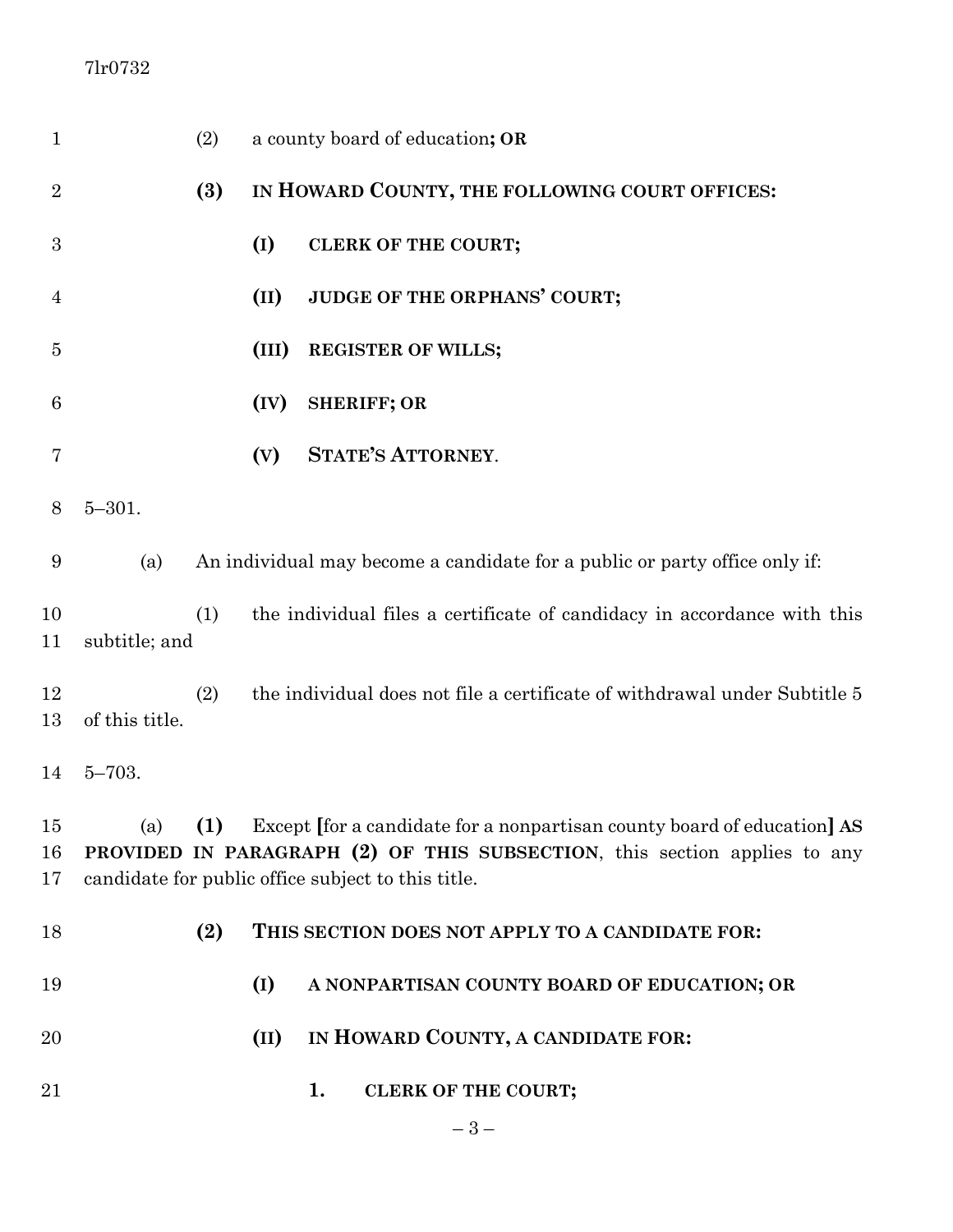| $\mathbf{1}$   |                                                                  |      | 2. | JUDGE OF THE ORPHANS' COURT;                                                                                                                       |
|----------------|------------------------------------------------------------------|------|----|----------------------------------------------------------------------------------------------------------------------------------------------------|
| $\overline{2}$ |                                                                  |      | 3. | <b>REGISTER OF WILLS;</b>                                                                                                                          |
| 3              |                                                                  |      | 4. | <b>SHERIFF; OR</b>                                                                                                                                 |
| $\overline{4}$ |                                                                  |      | 5. | <b>STATE'S ATTORNEY.</b>                                                                                                                           |
| $\overline{5}$ | $5 - 703.1$ .                                                    |      |    |                                                                                                                                                    |
| 6<br>7<br>8    | (1)<br>(a)<br>candidate for public office subject to this title. |      |    | Except for a candidate for a nonpartisan county board of education AS<br>PROVIDED IN PARAGRAPH (2) OF THIS SUBSECTION, this section applies to any |
| 9              | (2)                                                              |      |    | THIS SECTION DOES NOT APPLY TO A CANDIDATE FOR:                                                                                                    |
| 10             |                                                                  | (I)  |    | A NONPARTISAN COUNTY BOARD OF EDUCATION; OR                                                                                                        |
| 11             |                                                                  | (II) |    | IN HOWARD COUNTY, A CANDIDATE FOR:                                                                                                                 |
| 12             |                                                                  |      | 1. | <b>CLERK OF THE COURT;</b>                                                                                                                         |
| 13             |                                                                  |      | 2. | JUDGE OF THE ORPHANS' COURT;                                                                                                                       |
| 14             |                                                                  |      | 3. | <b>REGISTER OF WILLS;</b>                                                                                                                          |
| 15             |                                                                  |      | 4. | <b>SHERIFF; OR</b>                                                                                                                                 |
| 16             |                                                                  |      | 5. | <b>STATE'S ATTORNEY.</b>                                                                                                                           |
| 17             |                                                                  |      |    | SUBTITLE 9. HOWARD COUNTY - NONPARTISAN ELECTION FOR COURT OFFICES.                                                                                |
| 18             | $8 - 901.$                                                       |      |    |                                                                                                                                                    |
| 19             |                                                                  |      |    | THIS SUBTITLE APPLIES TO THE FOLLOWING COURT OFFICES IN HOWARD                                                                                     |

**COUNTY:**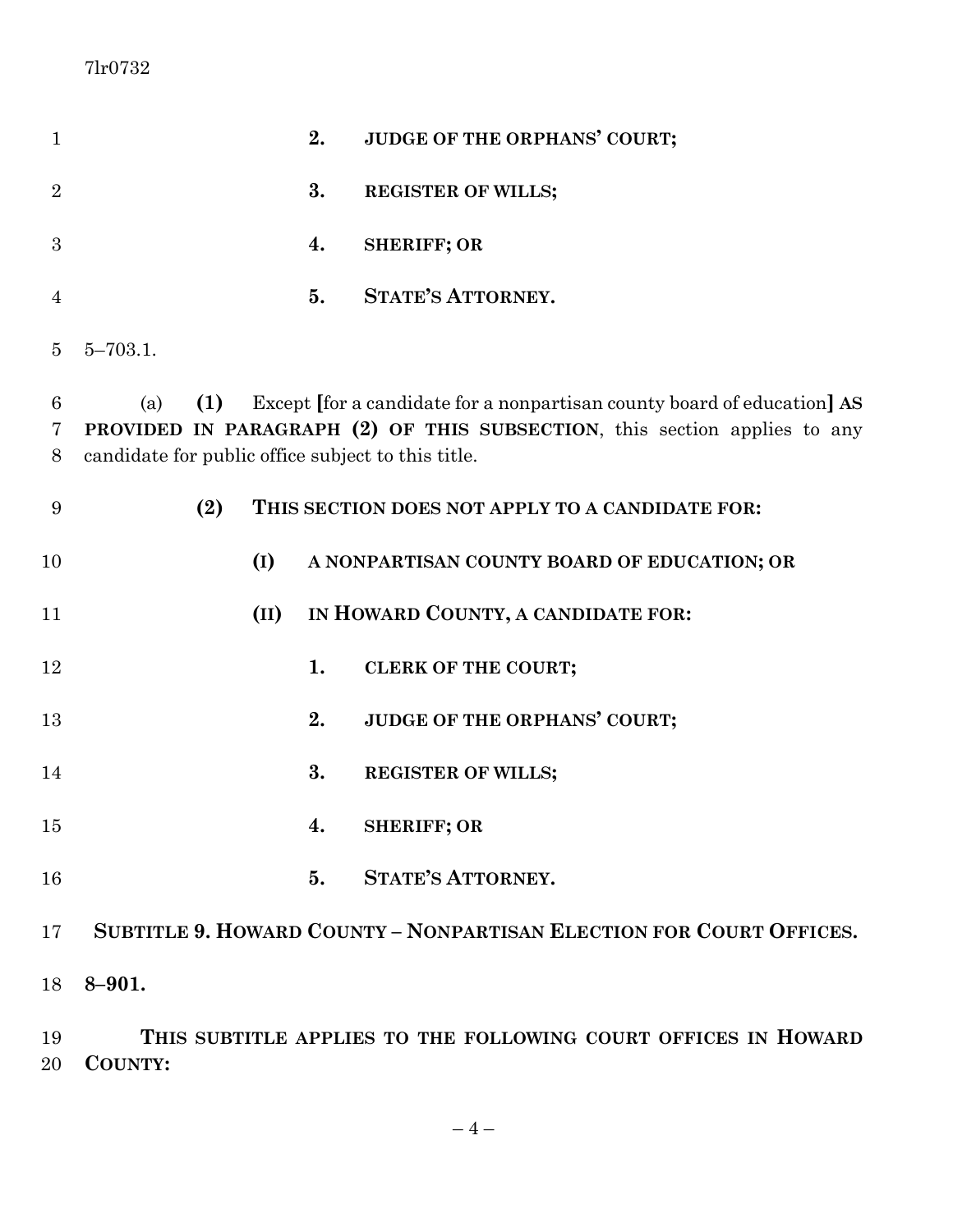| 7lr0732 |  |  |  |
|---------|--|--|--|
|---------|--|--|--|

|                             | (1) | <b>CLERK OF THE COURT;</b>          |
|-----------------------------|-----|-------------------------------------|
| $\mathcal{D}_{\mathcal{L}}$ | (2) | <b>JUDGE OF THE ORPHANS' COURT;</b> |
| 3                           | (3) | <b>REGISTER OF WILLS;</b>           |
|                             | (4) | <b>SHERIFF; OR</b>                  |
| 5                           | (5) | <b>STATE'S ATTORNEY.</b>            |
|                             |     |                                     |

**8–902.**

 **EXCEPT AS OTHERWISE PROVIDED IN THIS SUBTITLE, THE PROVISIONS OF THIS ARTICLE RELATING TO THE NOMINATION AND ELECTION OF CANDIDATES TO PUBLIC OFFICE SHALL GOVERN THE NOMINATION AND ELECTION FOR COURT OFFICES IN HOWARD COUNTY SUBJECT TO THIS SUBTITLE.**

**8–903.**

 **(A) (1) AN OFFICER UNDER THIS SUBTITLE SHALL BE ELECTED ON A NONPARTISAN BASIS.**

 **(2) IN A PRIMARY ELECTION TO NOMINATE A CANDIDATE FOR AN OFFICE UNDER THIS SUBTITLE, ANY REGISTERED VOTER OF THE COUNTY, REGARDLESS OF PARTY AFFILIATION OR LACK OF PARTY AFFILIATION, IS ELIGIBLE TO VOTE IN THE CONTEST FOR NOMINATION FOR ONE CANDIDATE.**

 **(B) A CANDIDATE FOR ELECTION TO AN OFFICE UNDER THIS SUBTITLE SHALL, WITHOUT PARTY DESIGNATION OR REGARD TO PARTY AFFILIATION:**

- **(1) FILE A CERTIFICATE OF CANDIDACY;**
- **(2) BE CERTIFIED TO THE BALLOT;**
- **(3) APPEAR ON THE BALLOT;**

**(4) BE VOTED ON; AND**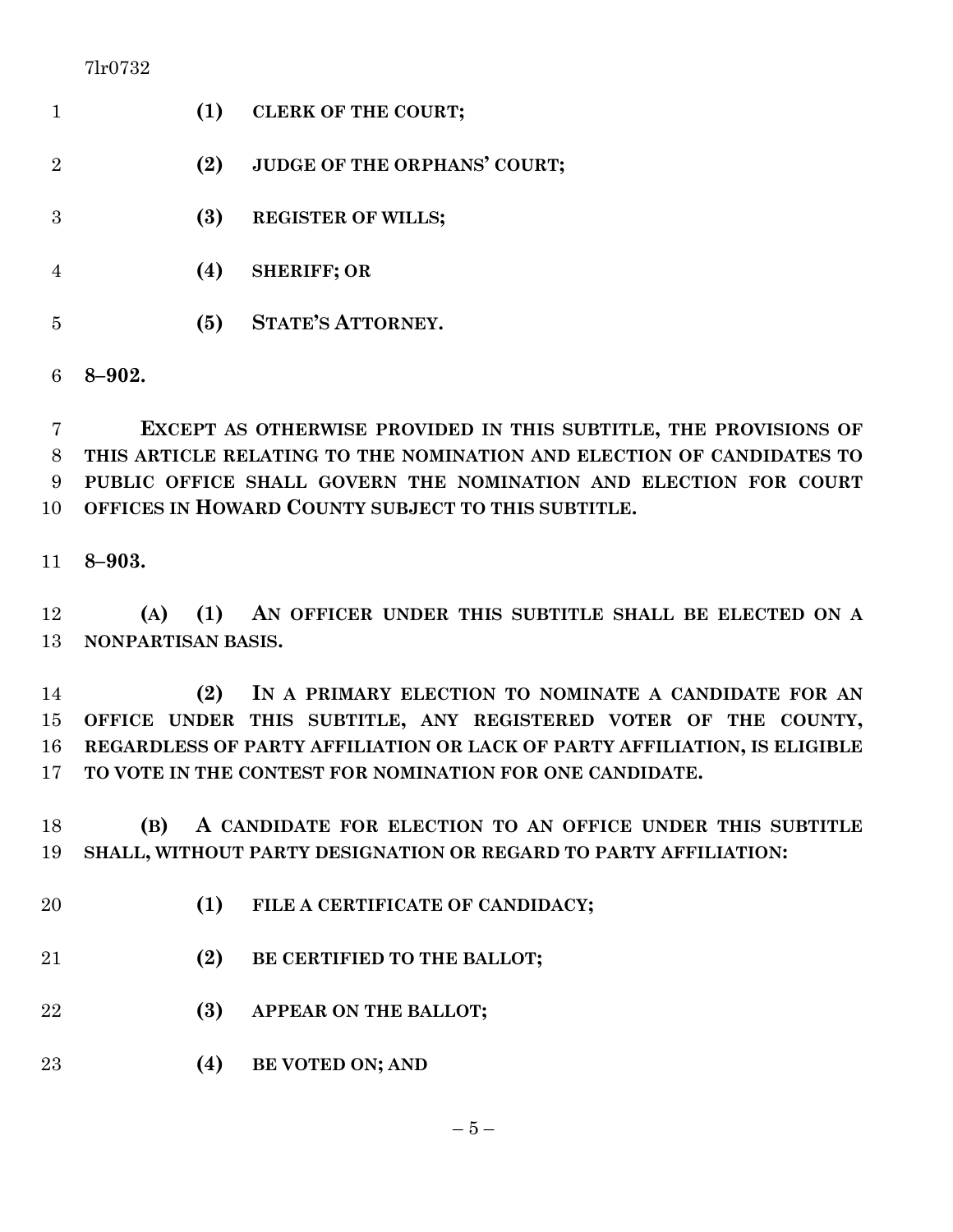- 
- **(5) BE NOMINATED AND ELECTED.**

**8–904.**

 **(A) (1) EXCEPT AS PROVIDED IN PARAGRAPH (2) OF THIS SUBSECTION, A CANDIDATE FOR AN OFFICE UNDER THIS SUBTITLE SHALL BE NOMINATED AT THE PRIMARY ELECTION.**

 **(2) IF, AFTER THE DEADLINE FOR WITHDRAWAL AS PROVIDED IN § 5–503 OF THIS ARTICLE, THERE ARE NO MORE THAN TWO CANDIDATES WHO HAVE FILED CERTIFICATES OF CANDIDACY FOR A CONTEST UNDER THIS SUBTITLE, A CERTIFICATE OF NOMINATION SHALL BE ISSUED TO EACH CANDIDATE.**

 **(B) (1) IF A CANDIDATE DIES OR BECOMES DISQUALIFIED BEFORE THE BALLOTS ARE PRINTED OR AT A TIME WHEN THE BALLOTS CAN BE REPRINTED, THE NAME OF THE CANDIDATE MAY NOT APPEAR ON THE BALLOT.**

 **(2) IF A CANDIDATE DIES OR BECOMES DISQUALIFIED AFTER THE BALLOTS ARE PRINTED AND IT IS TOO LATE FOR THE BALLOTS TO BE REPRINTED, ANY VOTES CAST FOR THAT CANDIDATE MAY NOT BE COUNTED.**

 **(C) (1) THE TWO CANDIDATES WHO RECEIVE THE LARGEST NUMBER OF VOTES IN A CONTEST IN THE PRIMARY ELECTION SHALL BE THE NOMINATED CANDIDATES.**

 **(2) IF TWO OR MORE CANDIDATES IN A CONTEST EACH RECEIVE THE LOWEST NUMBER OF VOTES NECESSARY TO QUALIFY FOR NOMINATION, CREATING A TIE FOR THE LAST NOMINATION FOR THE OFFICE TO BE FILLED, EACH SHALL BE A NOMINATED CANDIDATE.**

**8–905.**

 **(A) AFTER THE PRIMARY ELECTION BUT BEFORE THE GENERAL ELECTION, IF A NOMINEE DIES, DECLINES THE NOMINATION, OR BECOMES DISQUALIFIED BEFORE THE BALLOTS ARE PRINTED OR AT A TIME WHEN THE BALLOTS CAN BE REPRINTED, THE NAME OF THE NOMINEE MAY NOT APPEAR ON THE BALLOT.**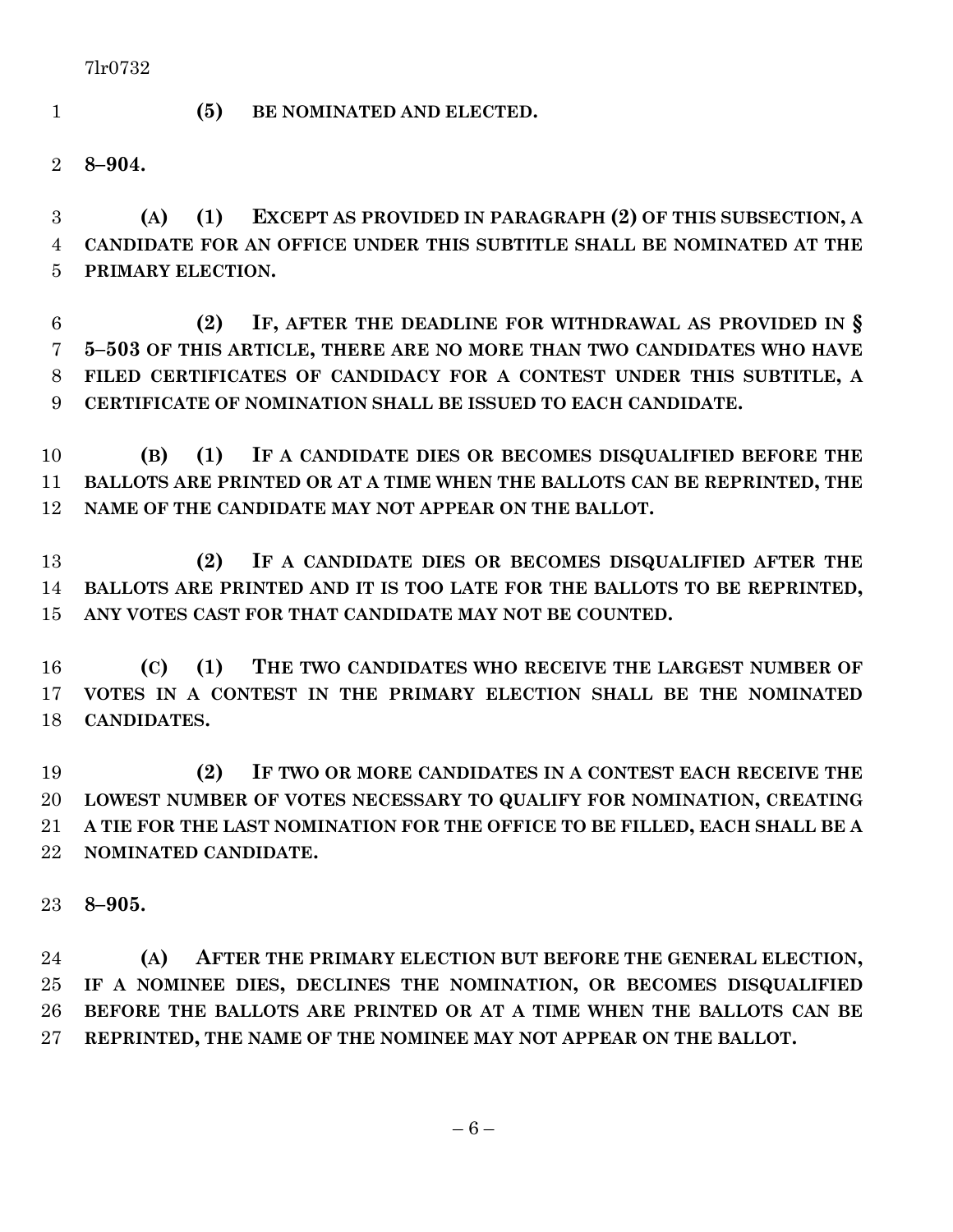**(B) IF A NOMINEE DIES, DECLINES THE NOMINATION, OR IS DISQUALIFIED AFTER THE BALLOTS ARE PRINTED AND IT IS TOO LATE FOR THE BALLOTS TO BE REPRINTED, AND IF THAT NOMINEE RECEIVES SUFFICIENT VOTES TO HAVE BEEN ELECTED, THE OFFICE SHALL BE DEEMED VACANT AND SHALL BE FILLED AS IF THE VACANCY HAD OCCURRED DURING THE TERM OF OFFICE.**

**8–906.**

 **(A) IN A GENERAL ELECTION FOR A CONTEST UNDER THIS SUBTITLE, A VOTER MAY VOTE FOR ONE NOMINEE.**

 **(B) (1) THE NOMINEE WHO RECEIVES THE LARGEST NUMBER OF VOTES IN THE GENERAL ELECTION SHALL BE DECLARED ELECTED.**

 **(2) (I) IF TWO OR MORE NOMINEES EACH RECEIVE THE NUMBER OF VOTES NECESSARY TO QUALIFY FOR ELECTION, CREATING A TIE FOR THE OFFICE TO BE FILLED, THE OFFICE SHALL BE CONSIDERED VACANT.**

 **(II) A VACANCY OCCURRING UNDER SUBPARAGRAPH (I) OF THIS PARAGRAPH SHALL BE FILLED:**

 **1. AS IF THE VACANCY OCCURRED DURING THE TERM OF OFFICE FOR WHICH THE ELECTION IS BEING HELD; AND**

 **2. BY THE SELECTION OF ONE OF THE NOMINEES WHO TIES IN THE GENERAL ELECTION.**

9–210.

 (a) The offices to be voted on shall be arranged on the ballot in the following order, as applicable:

 (1) public offices for which voters of the entire State may vote, in the following order:

 (i) President of the United States, or President and Vice President of the United States;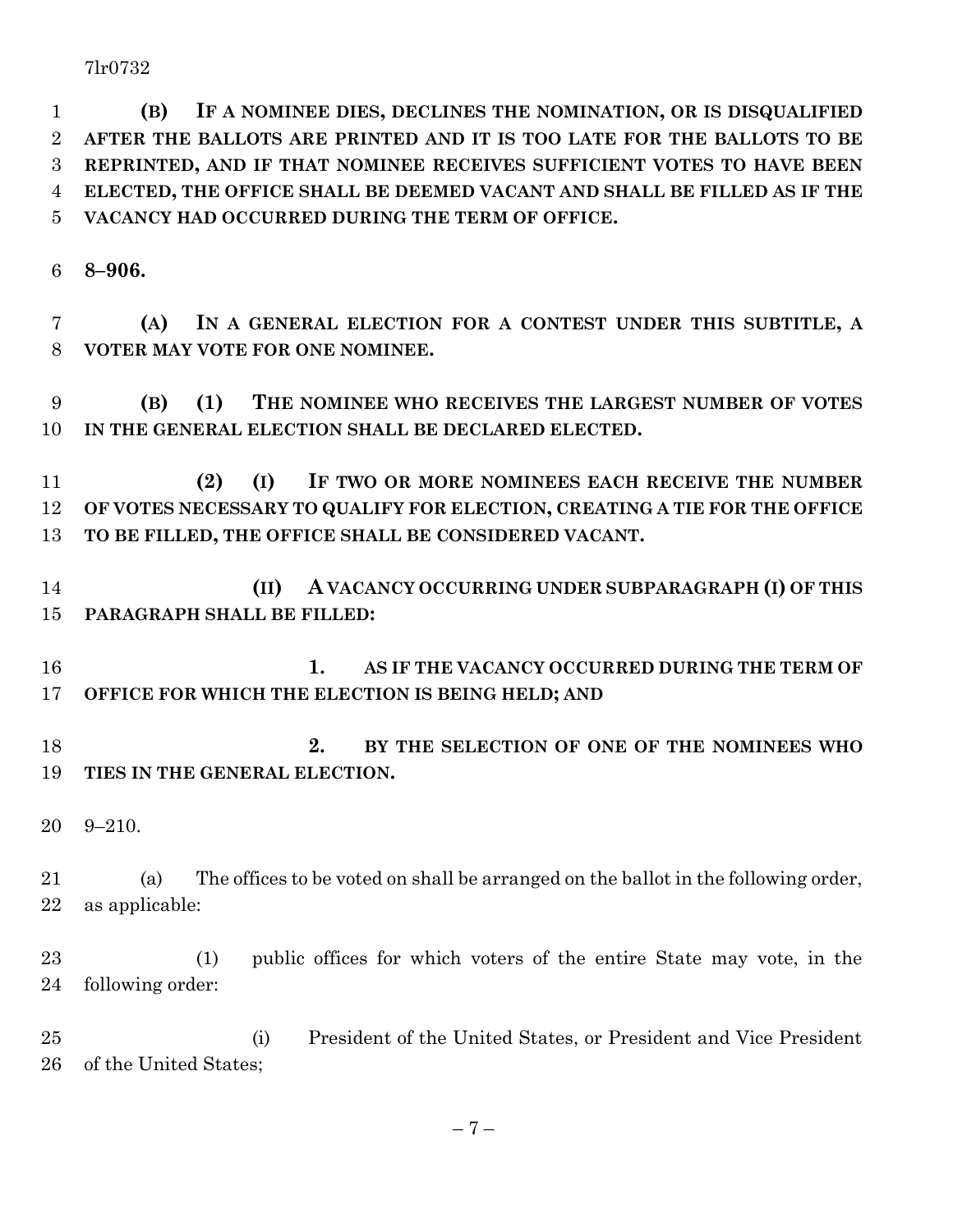| $\mathbf 1$      |        |     | (ii)  | Governor and Lieutenant Governor;                                    |
|------------------|--------|-----|-------|----------------------------------------------------------------------|
| $\overline{2}$   |        |     | (iii) | Comptroller;                                                         |
| $\boldsymbol{3}$ |        |     | (iv)  | Attorney General; and                                                |
| 4                |        |     | (v)   | United States Senator;                                               |
| 5                |        | (2) |       | Representative in Congress;                                          |
| 6                |        | (3) |       | members of the General Assembly of Maryland, in the following order: |
| 7                |        |     | (i)   | Senate of Maryland; and                                              |
| 8                |        |     | (ii)  | House of Delegates;                                                  |
| $\boldsymbol{9}$ |        | (4) |       | members of the governing body of a county, in the following order:   |
| 10               |        |     | (i)   | county executive; and                                                |
| 11               |        |     | (ii)  | county council or county commissioner;                               |
| 12<br>13         | order: | (5) |       | offices in the government of the City of Baltimore, in the following |
| 14               |        |     | (i)   | Mayor;                                                               |
| 15               |        |     | (ii)  | President of the City Council;                                       |
| 16               |        |     | (iii) | Comptroller; and                                                     |
| 17               |        |     | (iv)  | member of the City Council;                                          |
| 18               |        | (6) |       | judicial offices, in the following order:                            |
| 19               |        |     | (i)   | judge of the circuit court; and                                      |
| 20               |        |     | (ii)  | appellate judges, continuance in office, in the following order:     |
|                  |        |     |       |                                                                      |